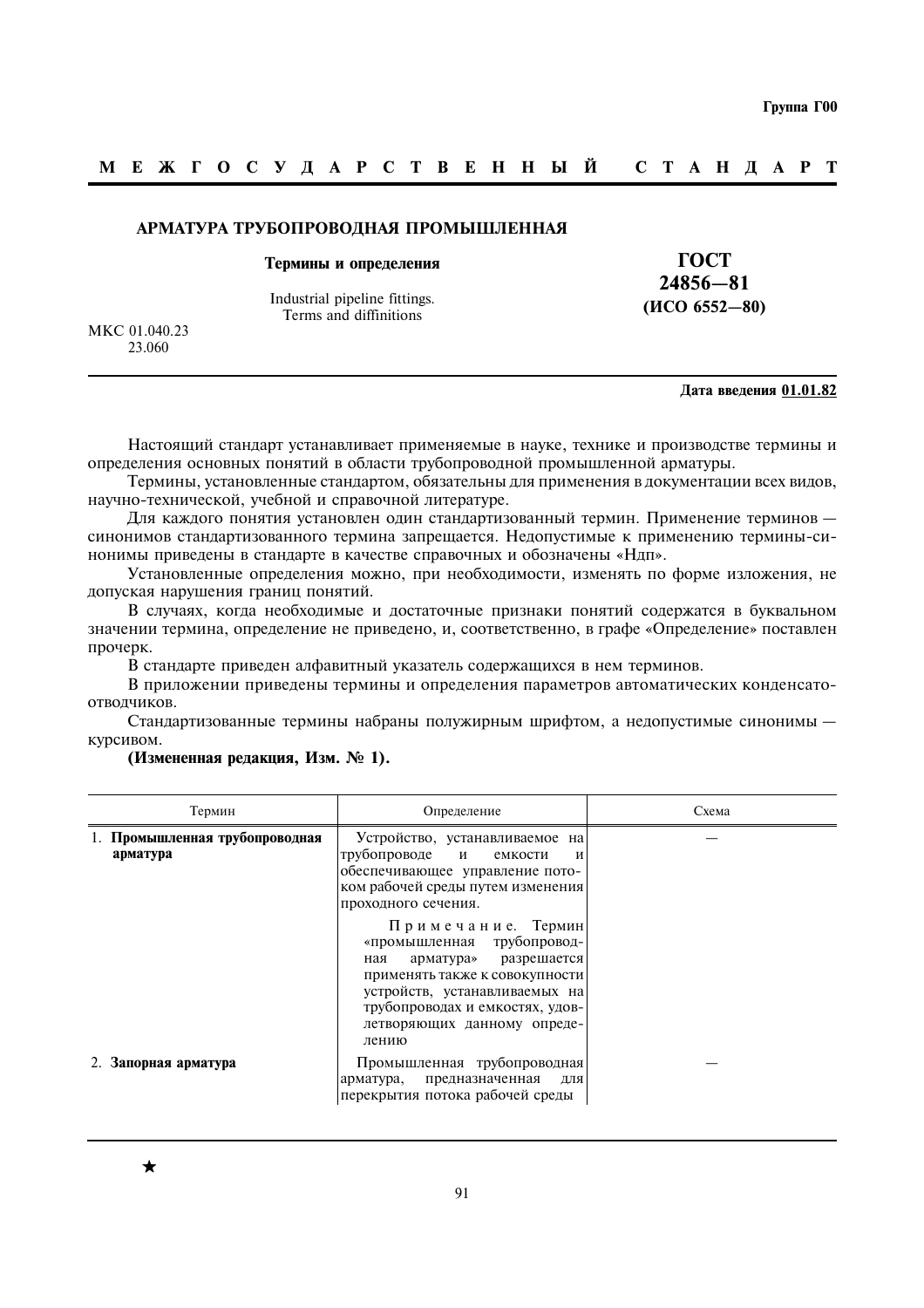# С. 2 ГОСТ 24856-81

| Термин                                       | Определение                                                           |  |
|----------------------------------------------|-----------------------------------------------------------------------|--|
| 3. Регулирующая арматура                     | Промышленная трубопроводная                                           |  |
|                                              | предназначенная<br>арматура,<br>ДЛЯ                                   |  |
|                                              | регулирования параметров рабочей                                      |  |
|                                              | среды посредством изменения ее                                        |  |
|                                              | расхода                                                               |  |
| 4. Распределительно-смесительная<br>арматура | Промышленная трубопроводная<br>арматура,<br>предназначенная<br>ДЛЯ    |  |
|                                              | рабочей<br>распределения<br>потока                                    |  |
|                                              | среды по определенным направ-                                         |  |
|                                              | лениям<br>смешивания<br>или<br>ДЛЯ                                    |  |
|                                              | ПОТОКОВ                                                               |  |
| 5. Предохранительная арматура                | Промышленная трубопроводная                                           |  |
|                                              | арматура,<br>предназначенная<br>ДЛЯ                                   |  |
|                                              | автоматической<br>обору-<br>защиты<br>дования от аварийных изменений  |  |
|                                              | параметров                                                            |  |
| 6. Обратная арматура                         | Промышленная трубопроводная                                           |  |
|                                              | предназначенная<br>арматура,<br>ДЛЯ                                   |  |
|                                              | автоматического<br>предотвращения                                     |  |
|                                              | обратного потока рабочей среды                                        |  |
| 7. Фазоразделительная арматура               | Промышленная трубопроводная                                           |  |
|                                              | предназначенная<br>арматура,<br>ДЛЯ                                   |  |
|                                              | автоматического разделения рабо-<br>чих сред в зависимости от их фазы |  |
|                                              | и состояния                                                           |  |
| 8. Задвижка                                  | Промышленная трубопроводная                                           |  |
|                                              | арматура, в которой запорный или                                      |  |
|                                              | регулирующий орган перемещается                                       |  |
|                                              | возвратно-поступательно<br>перпен-                                    |  |
|                                              | дикулярно к оси потока рабочей среды                                  |  |
| 9. Клапан<br>Ндп. Вентиль                    | Промышленная трубопроводная<br>арматура, в которой запорный или       |  |
|                                              | регулирующий орган перемещается                                       |  |
|                                              | возвратно-поступательно<br>парал-                                     |  |
|                                              | лельно оси потока рабочей среды                                       |  |
| $10.$ Кран                                   | Промышленная трубопроводная                                           |  |
|                                              | арматура, в которой запорный или                                      |  |
|                                              | регулирующий орган имеет форму                                        |  |
|                                              | тела вращения или части его,<br>поворачивается<br>который<br>вокруг   |  |
|                                              | собственной<br>оси,<br>произвольно                                    |  |
|                                              | расположенной<br>K<br>направлению                                     |  |
|                                              | потока рабочей среды                                                  |  |
| 11. Затвор                                   | Промышленная трубопроводная                                           |  |
|                                              | арматура, в которой запорный или                                      |  |
|                                              | регулирующий орган поворачи-<br>вается вокруг оси, не являющейся      |  |
|                                              | его собственной осью                                                  |  |
| 12. Проходная арматура                       | Промышленная трубопроводная                                           |  |
|                                              | арматура, в которой рабочая среда                                     |  |
|                                              | не изменяет направление своего                                        |  |
|                                              | движения на выходе по сравнению                                       |  |
|                                              | с направлением ее на входе.                                           |  |
|                                              | Примечание. Проход-<br>ную арматуру, у которой пло-                   |  |
|                                              | щадь проходного сечения зат-                                          |  |
|                                              | вора равна или больше площади                                         |  |
|                                              | входного патрубка, называют                                           |  |
|                                              | «полнопроходной арматурой»                                            |  |
|                                              |                                                                       |  |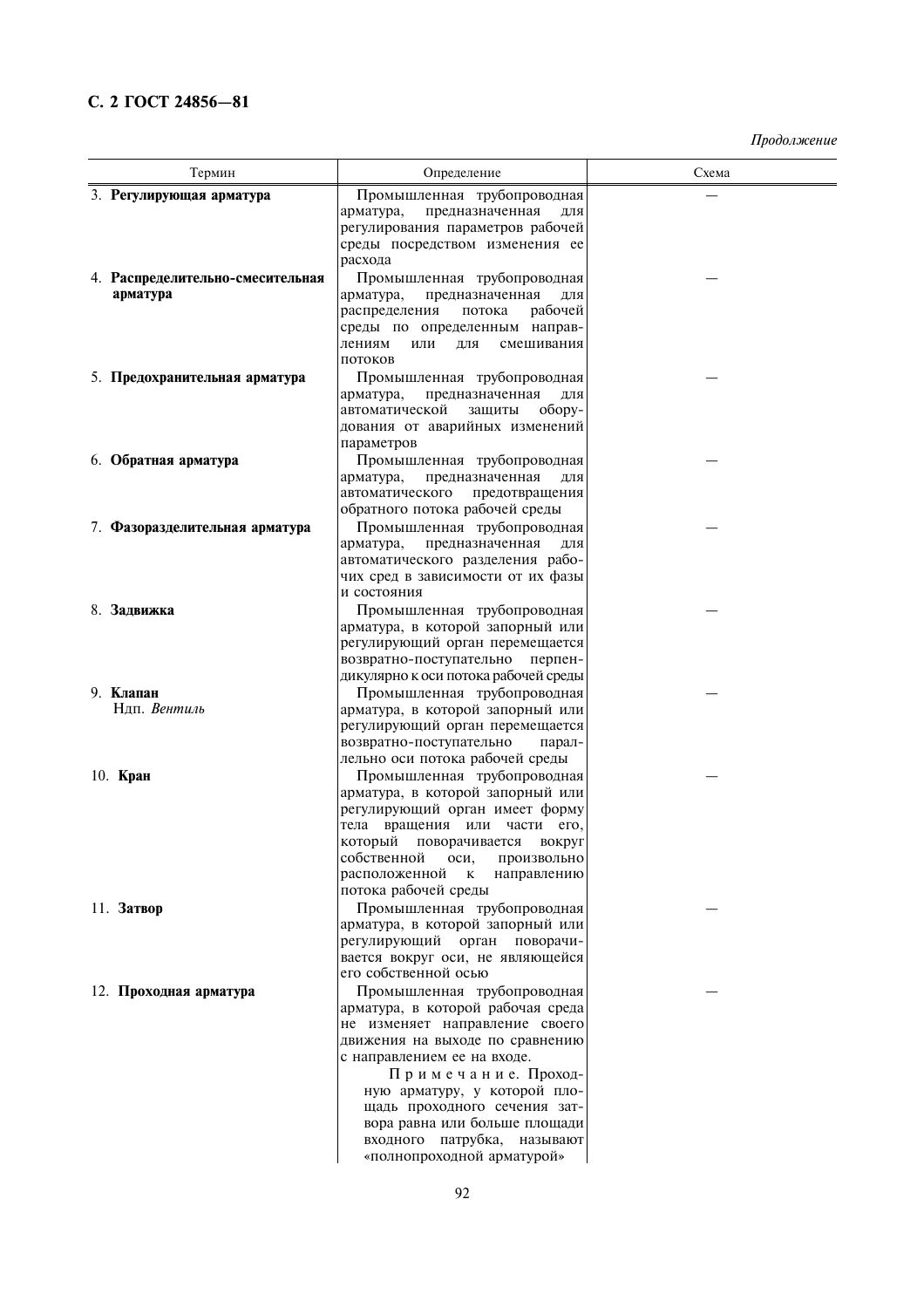| Термин                    | Определение                                                                                                                                                                         | <i>ipoosisi</i> chuc<br>Схема |
|---------------------------|-------------------------------------------------------------------------------------------------------------------------------------------------------------------------------------|-------------------------------|
| 13. Угловая арматура      | Промышленная трубопроводная<br>арматура, в которой рабочая среда<br>изменяет направление своего движения<br>на выходе по сравнению с направлени-<br>ем ее на входе                  |                               |
| 14. Фланцевая арматура    |                                                                                                                                                                                     |                               |
| 15. Муфтовая арматура     |                                                                                                                                                                                     |                               |
| 16. Цапковая арматура     |                                                                                                                                                                                     |                               |
| 17. Штуцерная арматура    |                                                                                                                                                                                     |                               |
| 18. Арматура под приварку |                                                                                                                                                                                     |                               |
| 19. Сальниковая арматура  | Промышленная<br>трубопроводная<br>${\bf y}$<br>арматура,<br>которой<br>уплотнение<br>подвижных элементов относительно<br>окружающей среды<br>осуществляется<br>сальниковой набивкой |                               |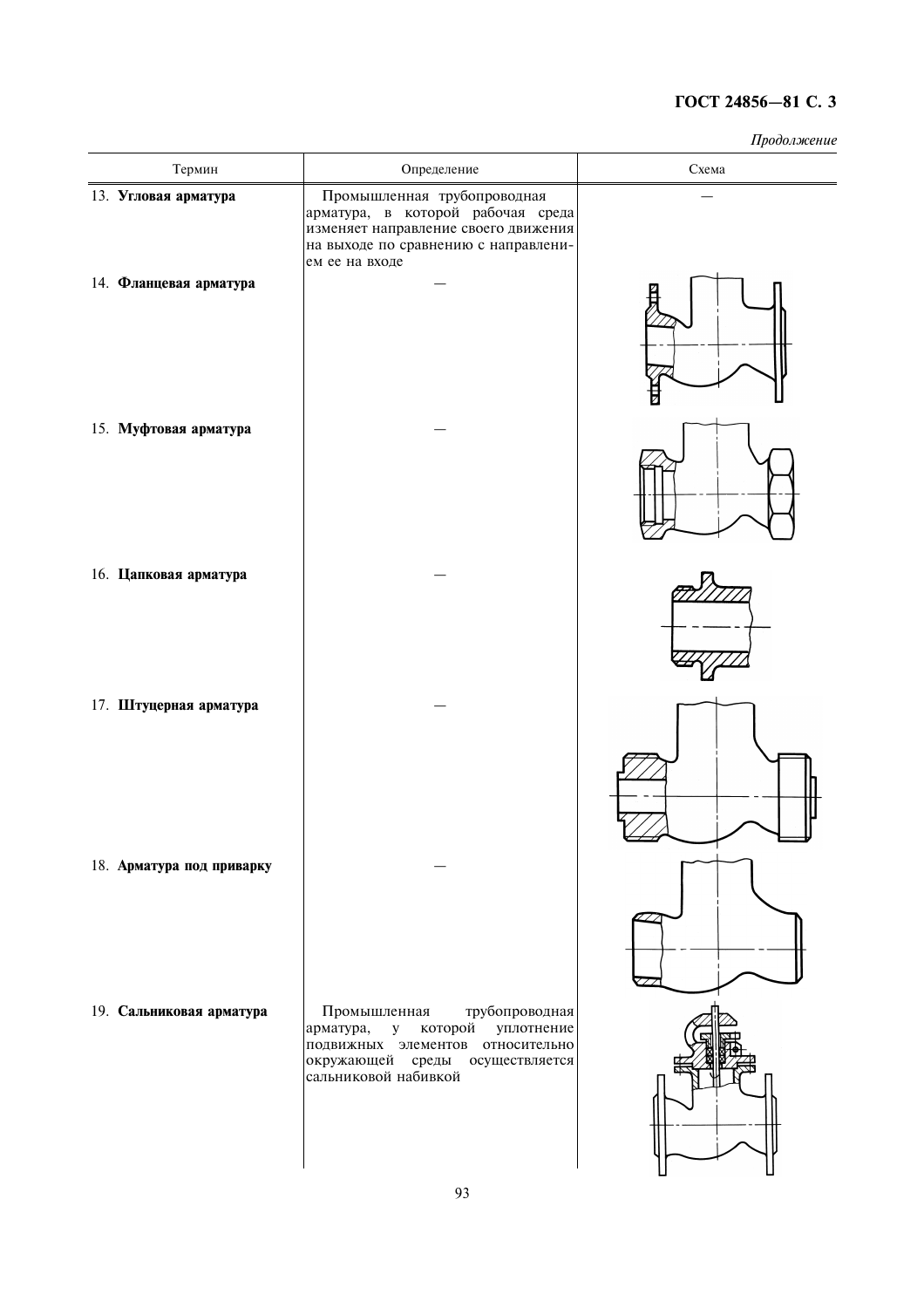# С. 4 ГОСТ 24856-81

| Термин                    | Определение<br>Схема                                                                                                                                   |  |
|---------------------------|--------------------------------------------------------------------------------------------------------------------------------------------------------|--|
| 20. Сильфонная арматура   | Промышленная трубопроводная<br>арматура, у которой уплотнение<br>подвижных элементов относительно<br>окружающей среды осуществляется<br>сильфоном      |  |
| 21. Мембранная арматура   | Промышленная трубопроводная<br>арматура, у которой уплотнение<br>подвижных элементов относительно<br>окружающей среды осуществляется<br>мембраной      |  |
| 22. Клиновая задвижка     | Задвижка с запорным или регу-<br>лирующим органом, у которого<br>уплотнительные поверхности рас-<br>положены под углом друг к другу                    |  |
| 23. Параллельная задвижка | Задвижка с запорным или регу-<br>лирующим<br>органом,<br>уплотни-<br>тельные<br>которого<br>поверхности<br>расположены<br>параллельно<br>друг<br>другу |  |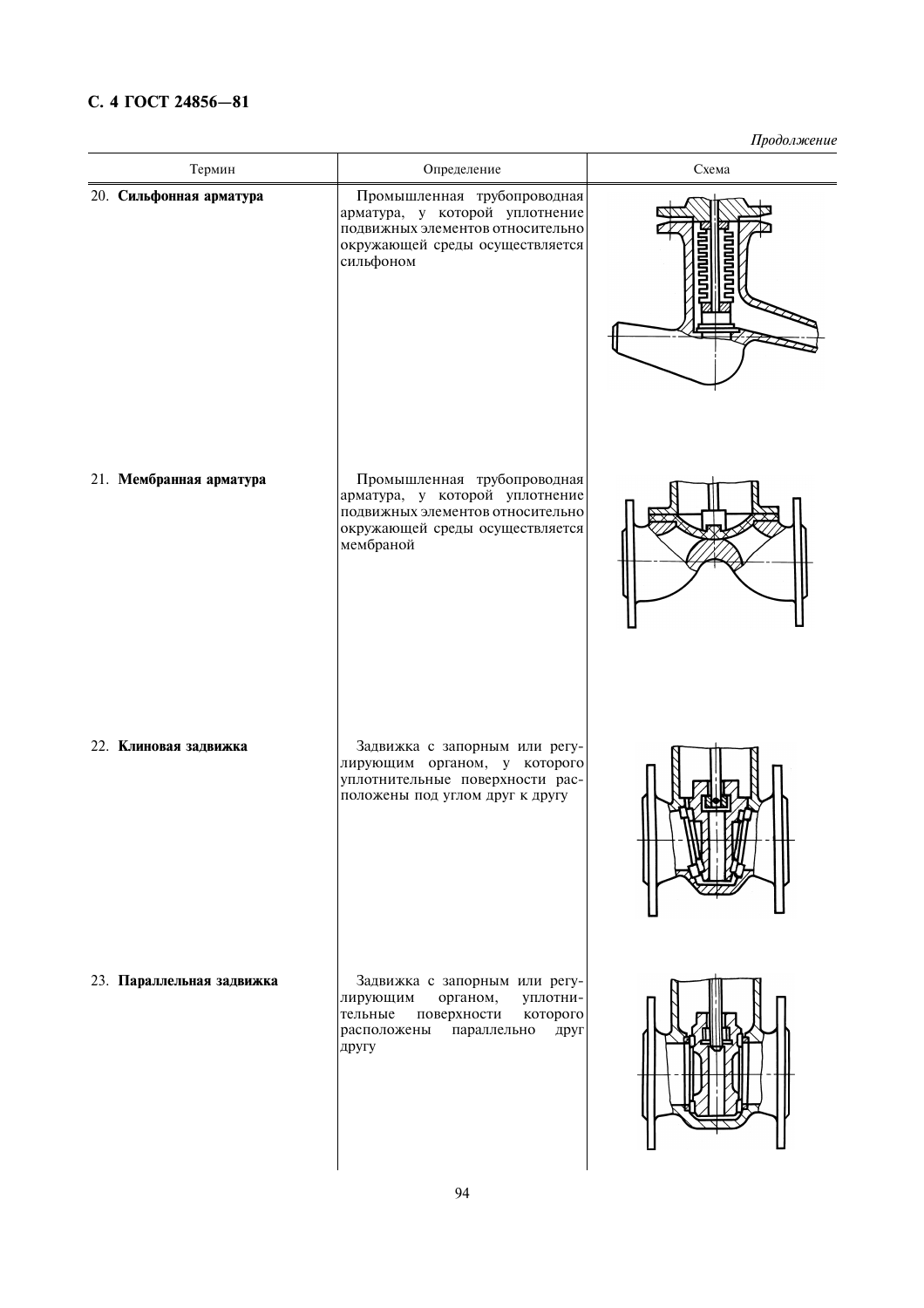| Термин                                           | Определение                                                                                                                                                 | <i>11p000310100111</i><br>Схема |
|--------------------------------------------------|-------------------------------------------------------------------------------------------------------------------------------------------------------------|---------------------------------|
| 24. Задвижка с выдвижным шпин-<br>делем (штоком) | Задвижка,<br>при<br>открытии<br>И<br>закрытии которой шпиндель (шток)<br>совершает<br>поступательное<br>ИЛИ<br>вращательно-поступательное<br>ДВИ-<br>жение  |                                 |
| 25. Задвижка с невыдвижным<br>шпинделем          | Задвижка,<br>при<br>открытии<br>И<br>которой<br>закрытии<br>шпиндель<br>совершает вращательное движение                                                     |                                 |
| 26. Запорный клапан                              | Клапан, предназначенный для<br>перекрытия потока рабочей среды                                                                                              |                                 |
| 27. Регулирующий клапан                          | Клапан, предназначенный для<br>регулирования параметров рабочей<br>среды посредством изменения ее<br>расхода и управляемый от внешнего<br>источника энергии |                                 |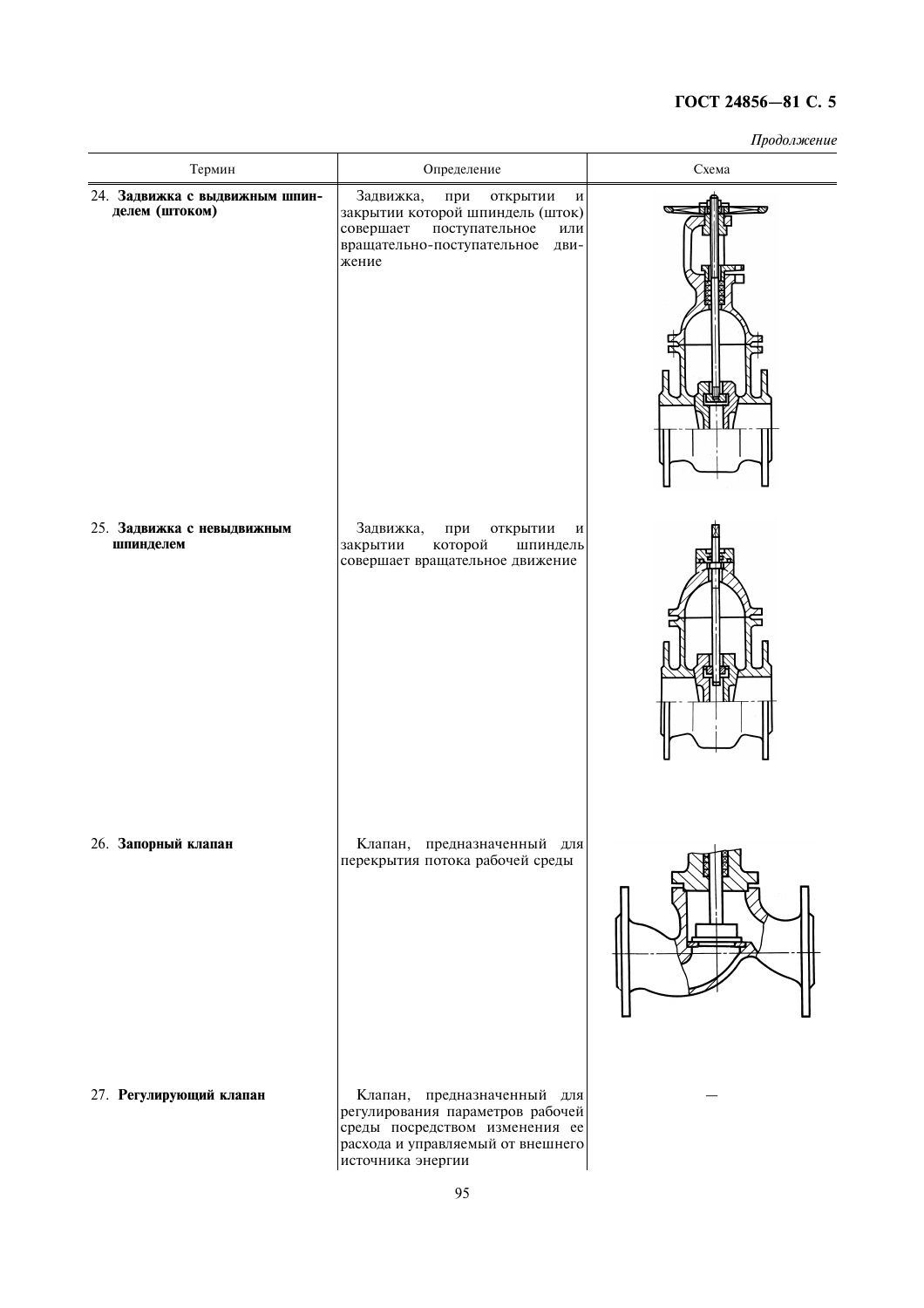# С. 6 ГОСТ 24856-81

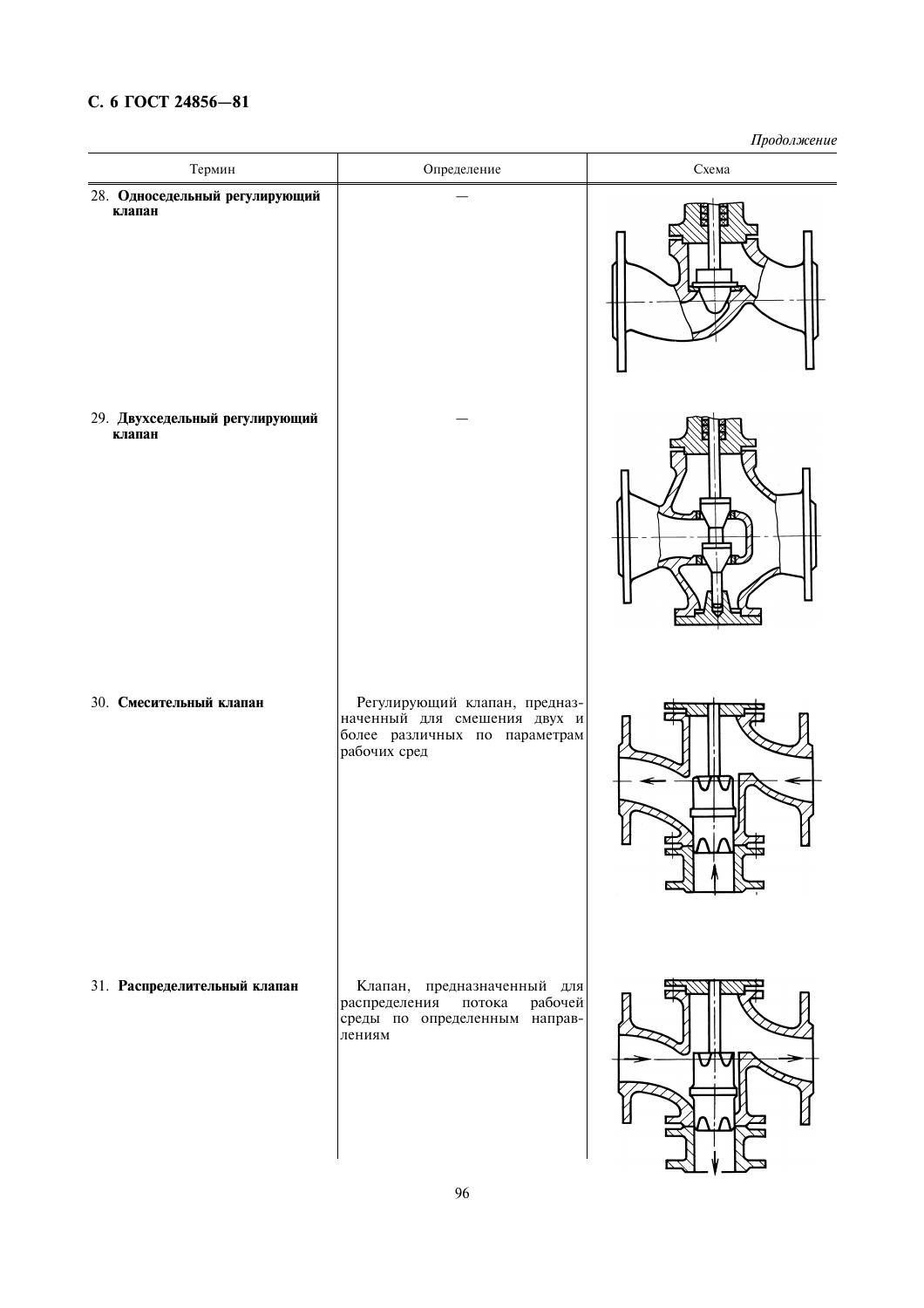| Термин                                  | Определение                                                                                                                                                                                                                                  | Схема |  |  |
|-----------------------------------------|----------------------------------------------------------------------------------------------------------------------------------------------------------------------------------------------------------------------------------------------|-------|--|--|
| 32. Предохранительный клапан            | Клапан, предназначенный для<br>защиты оборудования от недопус-<br>давления<br>посредством<br>тимого<br>сброса избытка рабочей среды и<br>обеспечивающий<br>прекращение<br>сброса при давлении закрытия и<br>восстановление рабочего давления |       |  |  |
| 33. Обратный клапан                     | Клапан, предназначенный для<br>автоматического<br>предотвращения<br>обратного потока рабочей среды                                                                                                                                           |       |  |  |
| 34. Невозвратно-запорный клапан         | Обратный<br>клапан,<br>имеющий<br>принудительное<br>открытие<br>И<br>закрытие                                                                                                                                                                |       |  |  |
| 35. Невозвратно-управляемый кла-<br>пан | Обратный<br>клапан,<br>имеющий<br>принудительное<br>открытие<br>И<br>закрытие                                                                                                                                                                |       |  |  |
| 36. Регулятор                           | Промышленная трубопроводная<br>предназначенная<br>арматура,<br>ДЛЯ<br>регулирования параметров рабочей<br>среды посредством изменения ее<br>расхода и управляемая непосред-<br>ственно от рабочей среды                                      |       |  |  |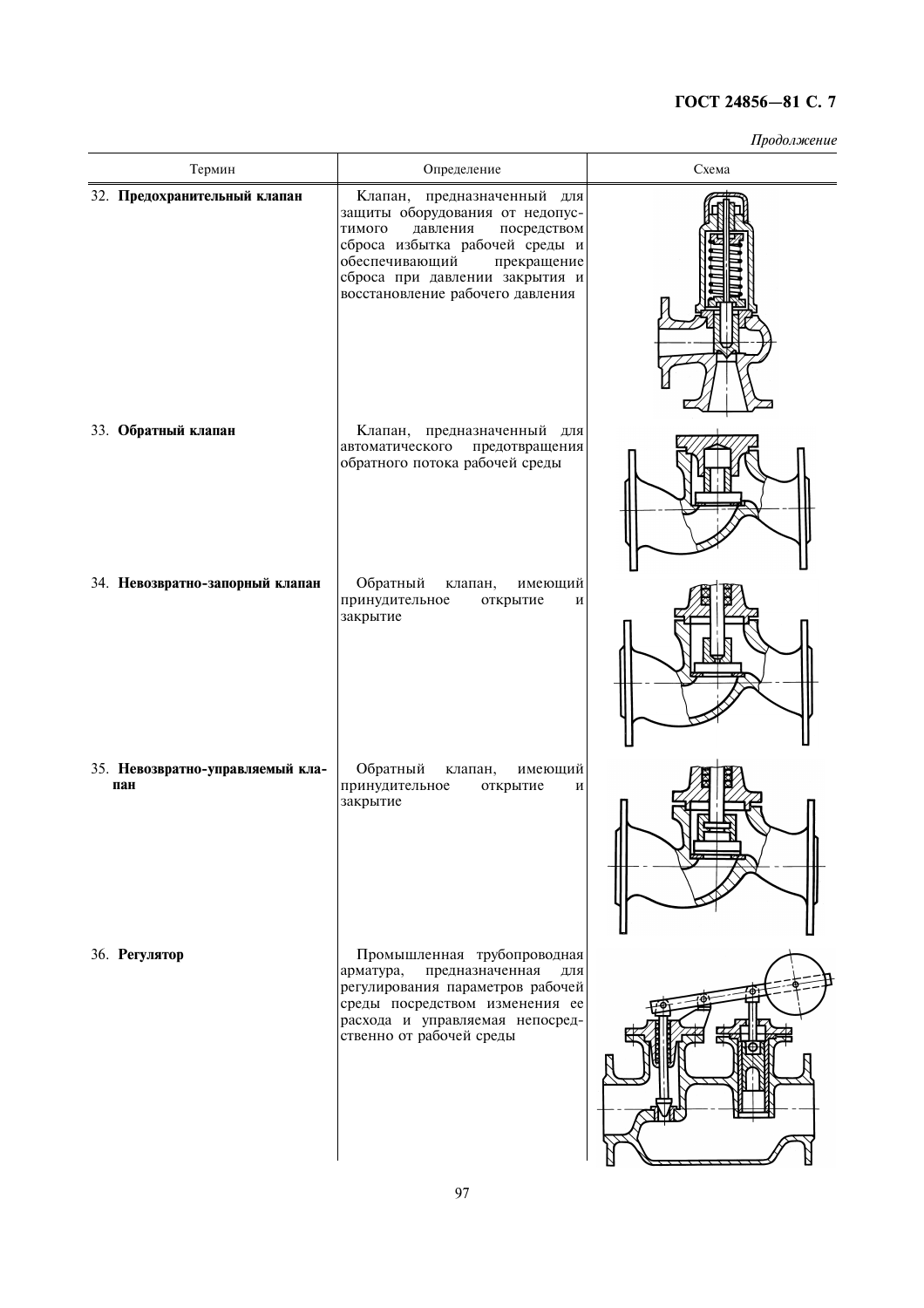# С. 8 ГОСТ 24856-81

| Термин                                        | Определение                                                                                                                                           | Схема |  |
|-----------------------------------------------|-------------------------------------------------------------------------------------------------------------------------------------------------------|-------|--|
| 37. Конденсатоотводчик                        | Промышленная трубопроводная<br>предназначенная<br>арматура,<br>для<br>отвода конденсата водяного пара                                                 |       |  |
| 38. Поплавковый конденсатоотвод-<br>ЧИК       | Конденсатоотводчик, запорный<br>орган<br>которого<br>управляется<br>$\mathbf c$<br>помощью поплавка                                                   |       |  |
| 39. Термостатический конденсато-<br>отводчик  | Конденсатоотводчик,<br>запорный<br>орган<br>которого<br>управляется<br>$\mathbf c$<br>помощью термостата                                              |       |  |
| 40. Термодинамический конденса-<br>тоотводчик | Конденсатоотводчик, запорный<br>орган которого управляется бла-<br>годаря аэродинамическому эффекту<br>и термодинамическим свойствам<br>рабочей среды |       |  |
| 41. Распределительный кран                    | Кран,<br>предназначенный<br>ДЛЯ<br>рабочей<br>распределения<br>потока<br>среды по определенным направ-<br>лениям                                      |       |  |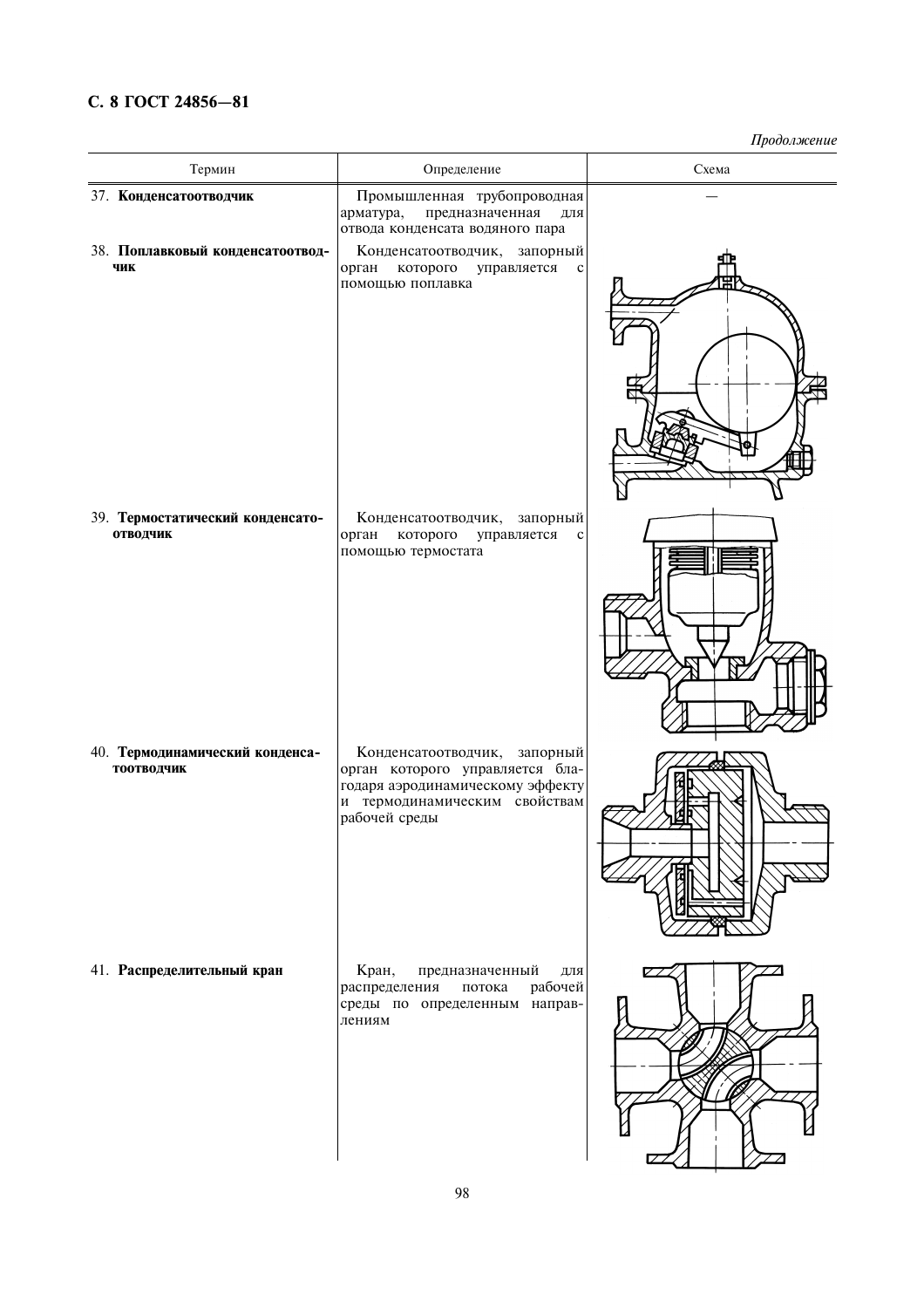| Термин                                      | Определение                                                                                      | Схема |
|---------------------------------------------|--------------------------------------------------------------------------------------------------|-------|
| 42. Цилиндрический кран                     | Кран,<br>запорный или<br>регули-<br>рующий<br>орган<br>которого<br>имеет<br>форму цилиндра       |       |
| 43. Конусный кран                           | Кран,<br>запорный или<br>регули-<br>рующий орган которого<br>имеет<br>форму конуса               |       |
| 44. Шаровой кран                            | Кран,<br>запорный<br>ИЛИ<br>регули-<br>рующий<br>орган<br>которого<br>имеет<br>сферическую форму | שש    |
| 45. Обратный затвор<br>Ндп. Обратный клапан | Затвор,<br>предназначенный<br>ДЛЯ<br>предотвращения обратного потока<br>рабочей среды            |       |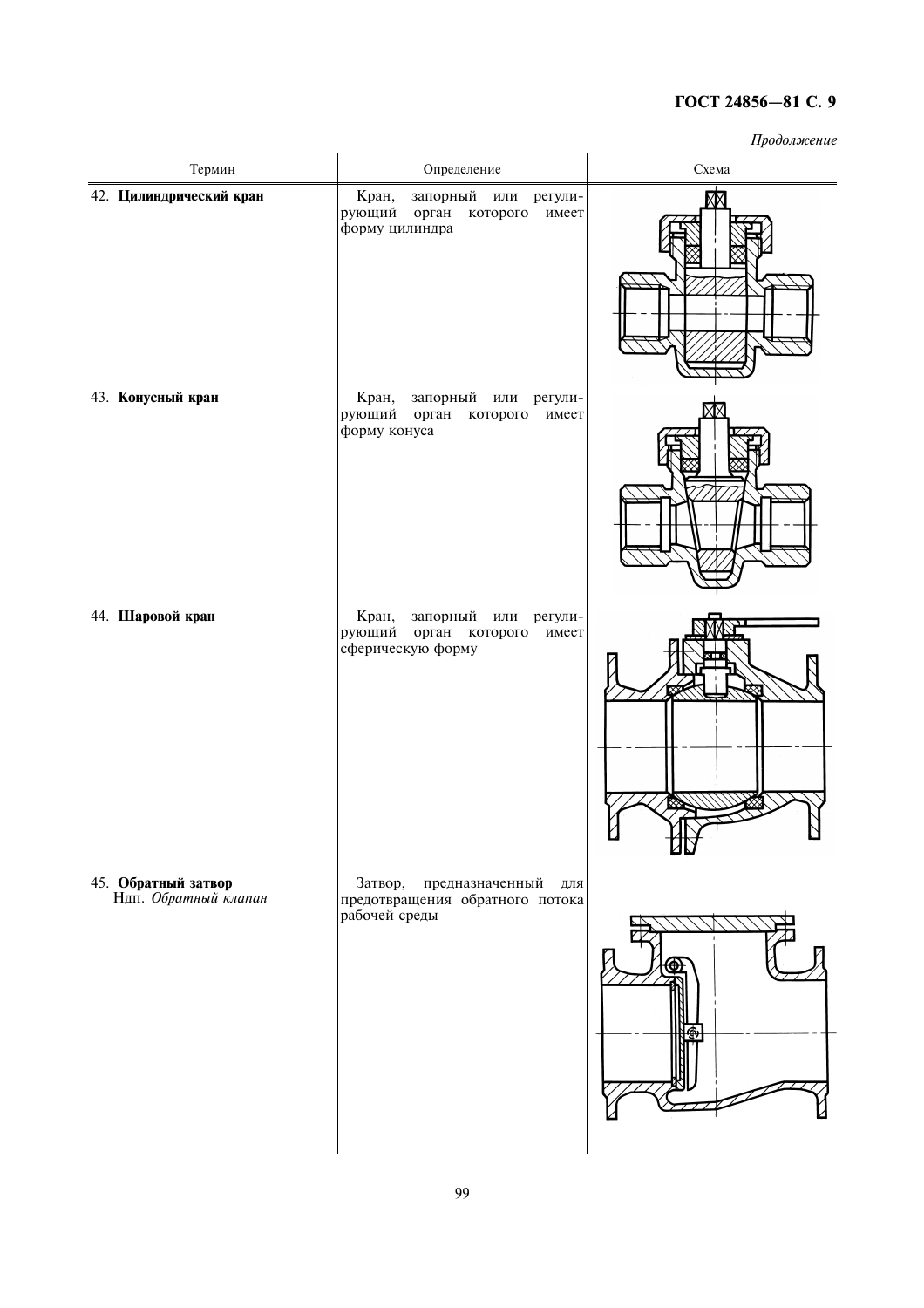# С. 10 ГОСТ 24856-81

Продолжение

| Термин              | Определение                                             | Схема |
|---------------------|---------------------------------------------------------|-------|
| 46. Дисковый затвор | Затвор,<br>запорный<br>или                              |       |
|                     | регулирующий орган<br>которого<br>выполнен в виде диска |       |

# АЛФАВИТНЫЙ УКАЗАТЕЛЬ ТЕРМИНОВ

| Арматура запорная                       | 2              |
|-----------------------------------------|----------------|
| Арматура мембранная                     | 21             |
| Арматура муфтовая                       | 15             |
| Арматура обратная                       | 6              |
| Арматура под приварку                   | 18             |
| Арматура предохранительная              | 5              |
| Арматура промышленная трубопроводная    |                |
| Арматура проходная                      | 12             |
| Арматура распределительно-смесительная  | 4              |
| Арматура регулирующая                   | 3              |
| Арматура сальниковая                    | 19             |
| Арматура сильфонная                     | 20             |
| Арматура угловая                        | 13             |
| Арматура фазоразделительная             | $\overline{7}$ |
| Арматура фланцевая                      | 14             |
| Арматура цапковая                       | 16             |
| Арматура штуцерная                      | 17             |
| Вентиль                                 | 9              |
| Задвижка                                | 8              |
| Задвижка клиновая                       | 22             |
| Задвижка с выдвижным шпинделем (штоком) | 24             |
|                                         |                |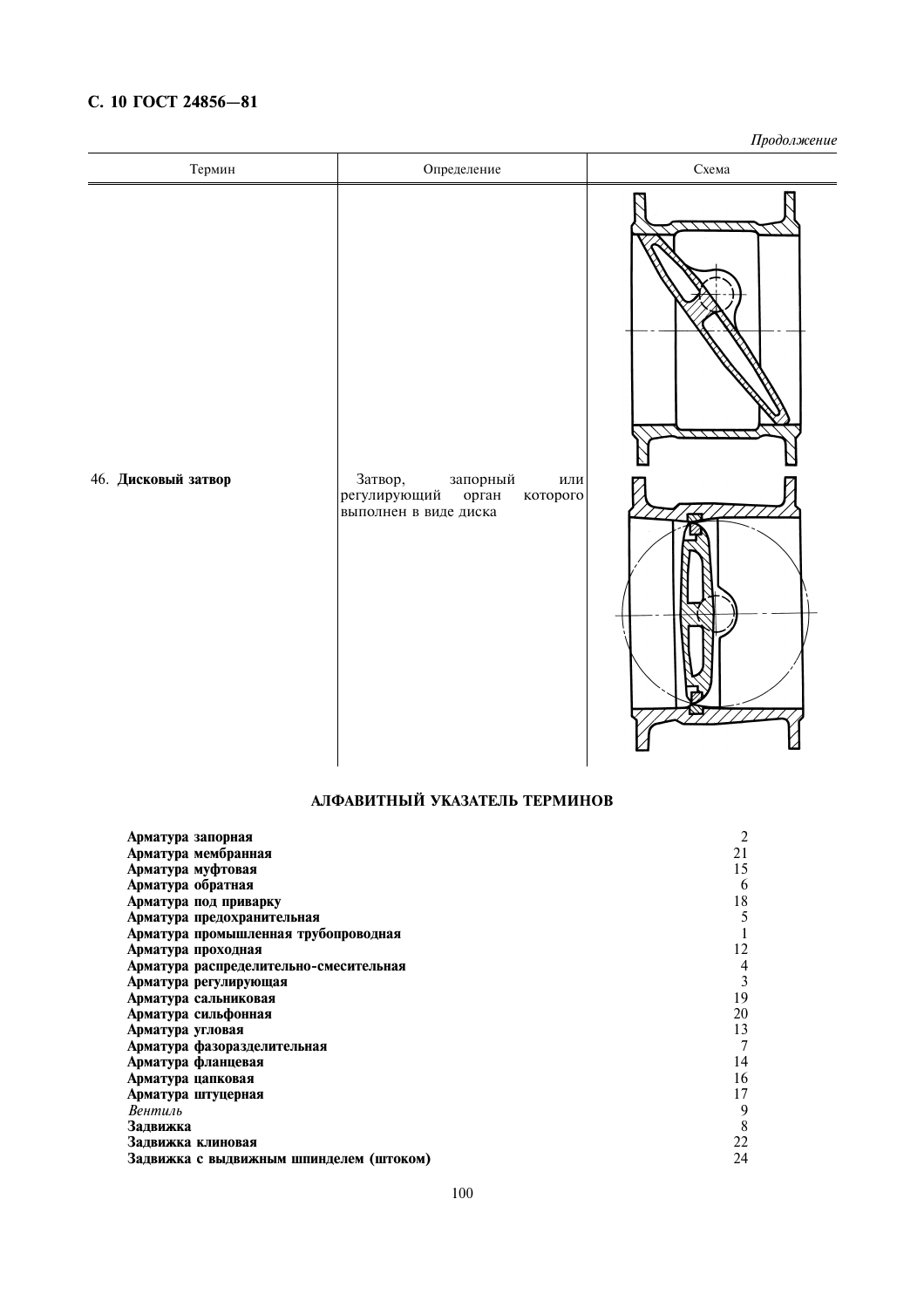| Задвижка с невыдвижным шпинделем     | 25 |
|--------------------------------------|----|
| Задвижка параллельная                | 23 |
| Затвор                               | 11 |
| Затвор дисковой                      | 46 |
| Затвор обратный                      | 45 |
| Клапан                               | 9  |
| Клапан запорный                      | 26 |
| Клапан невозвратно-запорный          | 34 |
| Клапан невозвратно-управляемый       | 35 |
| Клапан обратный                      | 33 |
| Клапан обратный                      | 45 |
| Клапан предохранительный             | 32 |
| Клапан распределительный             | 31 |
| Клапан регулирующий                  | 27 |
| Клапан регулирующий двухседельный    | 29 |
| Клапан регулирующий односедельный    | 28 |
| Клапан смесительный                  | 30 |
| Конденсатоотводчик                   | 37 |
| Конденсатоотводчик поплавковый       | 38 |
| Конденсатоотводчик термодинамический | 40 |
| Конденсатоотводчик термостатический  | 39 |
| Кран                                 | 10 |
| Кран корпусный                       | 43 |
| Кран распределительный               | 41 |
| Кран цилиндрический                  | 42 |
| Кран шаровой                         | 44 |
| <b>Регулятор</b>                     | 36 |

### ПРИЛОЖЕНИЕ

## ТЕРМИНЫ И ОПРЕДЕЛЕНИЯ ПАРАМЕТРОВ АВТОМАТИЧЕСКИХ КОНДЕНСАТООТВОДЧИКОВ

| Термин                                                       |          | Условное<br>обозначение | Елиница<br>физической<br>величины | Определение                                                                                                                                                                                                                                                                                                                                                                          |
|--------------------------------------------------------------|----------|-------------------------|-----------------------------------|--------------------------------------------------------------------------------------------------------------------------------------------------------------------------------------------------------------------------------------------------------------------------------------------------------------------------------------------------------------------------------------|
| 1. Номинальный<br>(условный проход)<br>E. Nominal size       | диаметр  | DN                      |                                   | Числовое<br>обозначение<br>внутреннего<br>диаметра, общее для всех компонентов<br>трубопроводной системы, кроме компо-<br>нентов, которые характеризуются наруж-<br>ными диаметрами. Номинальный диаметр<br>представляет собой ближайшее округленное<br>число, используемое для ссылочных целей, и<br>ориентировочно<br>связанное<br>лишь<br>$\mathbf{c}$<br>фактическими размерами. |
|                                                              |          |                         |                                   | В любом случае номинальный диаметр $DN$<br>не должен являться измеряемой величиной и<br>его не следует применять для проведения<br>расчетов                                                                                                                                                                                                                                          |
| 2. Номинальное<br>(условное давление)<br>E. Nominal pressure | давление | PN                      |                                   | Числовое обозначение давления, которое<br>является удобным для ссылочных целей.<br>виды оборудования одинакового<br>Bce<br>номинального диаметра DN и одинакового<br>номинального давления <i>PN</i> должны иметь<br>одинаковые сопрягаемые размеры.                                                                                                                                 |
|                                                              |          |                         |                                   | Конкретное значение рабочего давления<br>РО зависит от марки материала, конструкции<br>рабочей температуры ТО и должно<br>И<br>выбираться из таблиц зависимости давления<br>от температуры.                                                                                                                                                                                          |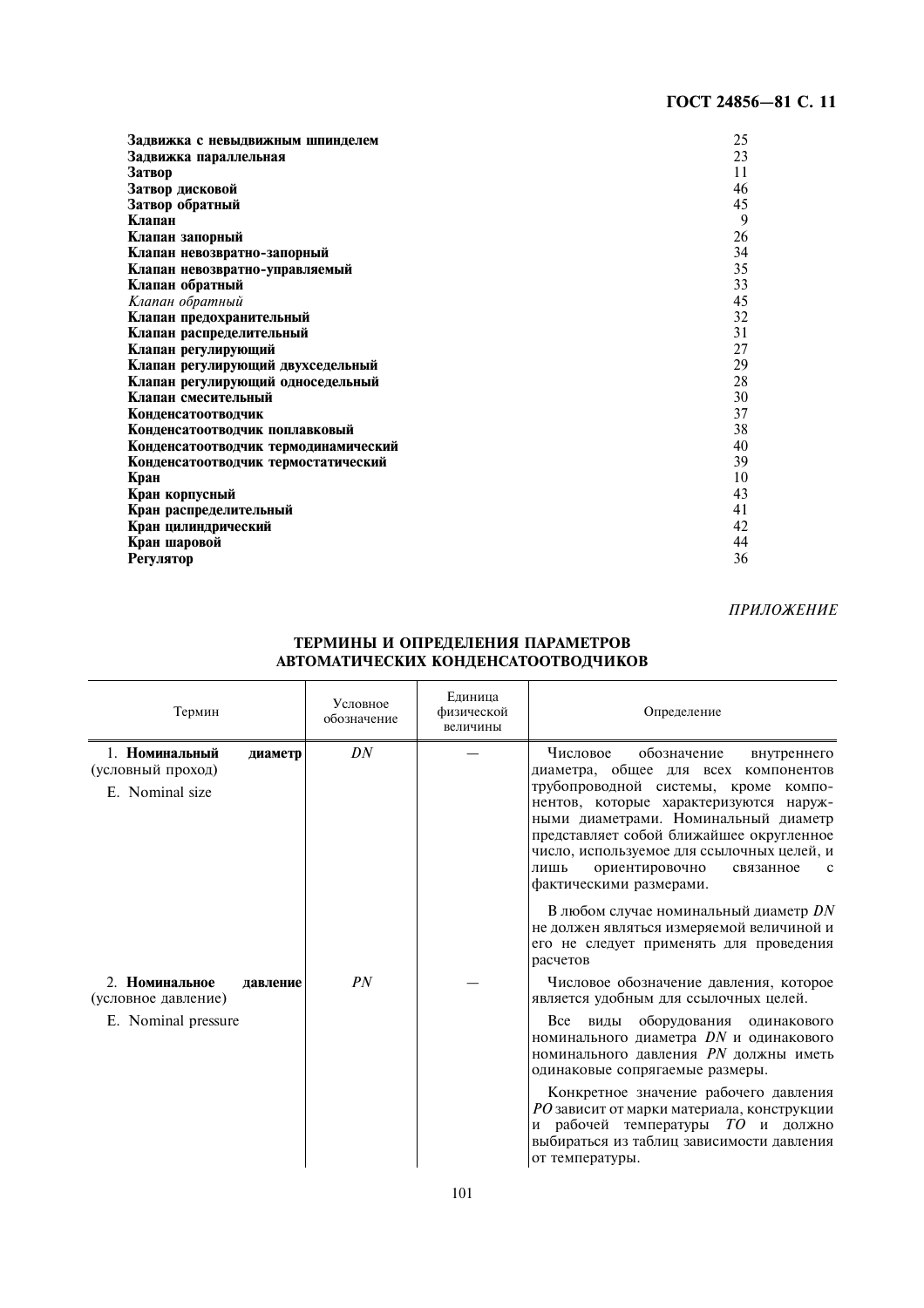# С. 12 ГОСТ 24856-81

| Термин                                                                                 | Условное<br>обозначение | Единица<br>физической<br>величины | Определение                                                                                                                                                                             |
|----------------------------------------------------------------------------------------|-------------------------|-----------------------------------|-----------------------------------------------------------------------------------------------------------------------------------------------------------------------------------------|
|                                                                                        |                         |                                   | Конкретное значение рабочего давления<br>РО зависит от марки материала, конструкции<br>и рабочей температуры ТО и должно<br>выбираться из таблиц зависимости давления<br>от температуры |
| 3. Максимальное допустимое                                                             | PMA                     | $6ap*$                            | Максимальное давление, которое могут                                                                                                                                                    |
| давление                                                                               |                         | $(M\Pi a)$                        | долговременно<br>выдерживать<br>корпусные<br>детали конденсатоотводчика при заданной                                                                                                    |
| Maximum allowable pressure                                                             |                         |                                   | температуре                                                                                                                                                                             |
| 4. Максимальное<br>рабочее<br>лавление<br>E. Maximum<br>operating                      | <i>PMO</i>              | бар<br>$(M\Pi a)$                 | Давление, устанавливаемое изготовителем<br>конденсатоотводчика. Это давление обычно<br>устройства<br>зависит<br>внутреннего<br>OT                                                       |
| pressure                                                                               |                         |                                   | конденсатоотводчика                                                                                                                                                                     |
| 5. Рабочее давление<br>E. Operating pressure                                           | PO                      | бар<br>$(M\Pi a)$                 | Давление,<br>измеренное<br>на<br>входе<br>B<br>конденсатоотводчика при рабочих условиях                                                                                                 |
| 6. Рабочее противодавление<br>E. Operating back pressure                               | POB                     | бар<br>$(M\Pi a)$                 | Давление, измеренное на выходе из<br>конденсатоотводчика при рабочих условиях                                                                                                           |
| 7. Максимальное<br>рабочее<br>противодавление<br>E. Maximum operating back<br>pressure | <b>PMOB</b>             | бар<br>$(M\Pi a)$                 | Максимальное допустимое давление на<br>выходе<br>ИЗ<br>конденсатоотводчика,<br>He<br>нарушающее<br>его нормальное функцио-<br>нирование                                                 |
| 8. Рабочий перепад давления<br>differential<br>E. Operating<br>pressure                | $\Delta P$              | бар<br>$(M\Pi a)$                 | Разность между рабочим давлением и<br>рабочим противодавлением                                                                                                                          |
| 9. Максимальный<br>перепад                                                             | $\triangle PMX$         | бар                               | Максимальная разность между рабочим                                                                                                                                                     |
| давления                                                                               |                         | $(M\Pi a)$                        | давлением и рабочим противодавлением                                                                                                                                                    |
| E. Maxinum<br>differential<br>pressure                                                 |                         |                                   |                                                                                                                                                                                         |
| 10. Минимальный<br>перепад<br>давления                                                 | $\triangle PMN$         | бар<br>$(M\Pi a)$                 | Минимальная разность между рабочим<br>давлением и рабочим противодавлением                                                                                                              |
| E. Minimum<br>differential                                                             |                         |                                   |                                                                                                                                                                                         |
| pressure                                                                               |                         |                                   |                                                                                                                                                                                         |
| 11. Испытательное давление<br>Test pressure                                            | PT                      | бар<br>(мПа)                      | Давление, при котором испытывается<br>конденсатоотводчик                                                                                                                                |
| 12. Максимальное<br>испыта-<br>тельное давление                                        | <b>PTMX</b>             | бар<br>$(M\Pi a)$                 | Максимальное давление для конденсато-<br>отводчика,<br>его<br>включая<br>внутреннее                                                                                                     |
| E. Maximum test pressure                                                               |                         |                                   | устройство                                                                                                                                                                              |
| 13. Основная температура                                                               | $T\mathcal{B}$          | $^{\circ}C$                       | Температура,<br>которой<br>исходя<br>ИЗ<br>определяются размеры конденсатоотводчика                                                                                                     |
| E. Basic temperature                                                                   |                         |                                   |                                                                                                                                                                                         |
| 14. Максимально<br>допус-<br>тимая температура                                         | <b>TMA</b>              | $\rm ^{\circ}C$                   | Максимальная температура, до которой<br>допускается<br>долговременное<br>повышение                                                                                                      |
| E. Maximum<br>allowable<br>temperature                                                 |                         |                                   | температуры<br>корпусных<br>деталей,<br>находящихся под давлением при данной<br>температуре                                                                                             |
| 15. Максимальная<br>рабочая<br>температура                                             | <b>TMO</b>              | $\rm ^{\circ}C$                   | Максимальная температура, при которой<br>гарантируется работоспособность конденса-                                                                                                      |
| E. Maximum<br>operating<br>temperature                                                 |                         |                                   | тоотводчика                                                                                                                                                                             |